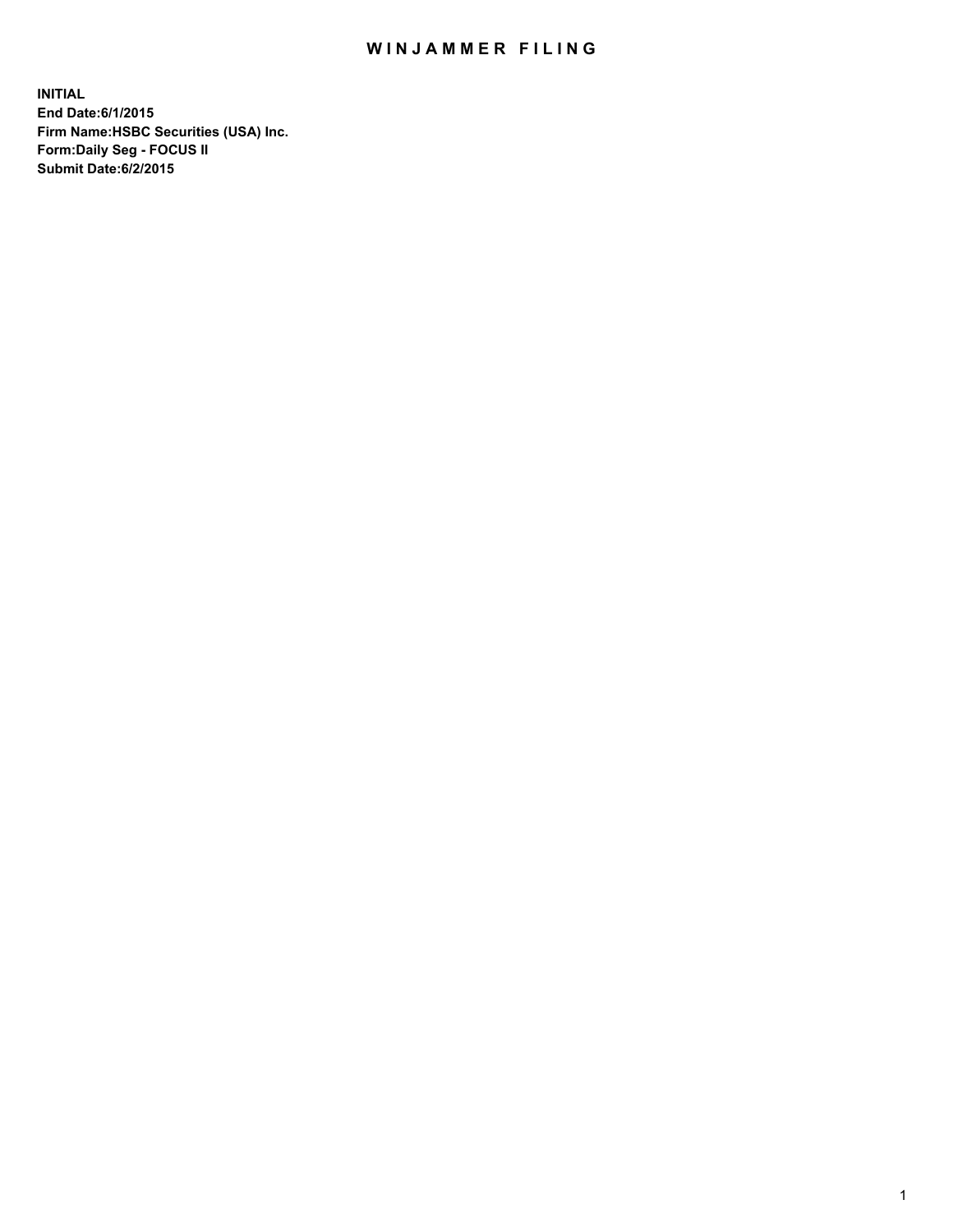## **INITIAL End Date:6/1/2015 Firm Name:HSBC Securities (USA) Inc. Form:Daily Seg - FOCUS II Submit Date:6/2/2015 Daily Segregation - Cover Page**

| Name of Company<br><b>Contact Name</b><br><b>Contact Phone Number</b><br><b>Contact Email Address</b>                                                                                                                                                                                                                         | <b>HSBC Securities (USA) Inc.</b><br><b>Steven Richardson</b><br>212-525-6445<br>steven.richardson@us.hsbc.com |
|-------------------------------------------------------------------------------------------------------------------------------------------------------------------------------------------------------------------------------------------------------------------------------------------------------------------------------|----------------------------------------------------------------------------------------------------------------|
| FCM's Customer Segregated Funds Residual Interest Target (choose one):<br>a. Minimum dollar amount: ; or<br>b. Minimum percentage of customer segregated funds required:% ; or<br>c. Dollar amount range between: and; or<br>d. Percentage range of customer segregated funds required between: % and %.                      | 50,000,000<br>00<br>0 <sub>0</sub>                                                                             |
| FCM's Customer Secured Amount Funds Residual Interest Target (choose one):<br>a. Minimum dollar amount: ; or<br>b. Minimum percentage of customer secured funds required:%; or<br>c. Dollar amount range between: and; or<br>d. Percentage range of customer secured funds required between:% and%.                           | 10,000,000<br>0 <sub>0</sub><br>0 <sub>0</sub>                                                                 |
| FCM's Cleared Swaps Customer Collateral Residual Interest Target (choose one):<br>a. Minimum dollar amount: ; or<br>b. Minimum percentage of cleared swaps customer collateral required:%; or<br>c. Dollar amount range between: and; or<br>d. Percentage range of cleared swaps customer collateral required between:% and%. | 70,000,000<br>0 <sub>0</sub><br>00                                                                             |

Attach supporting documents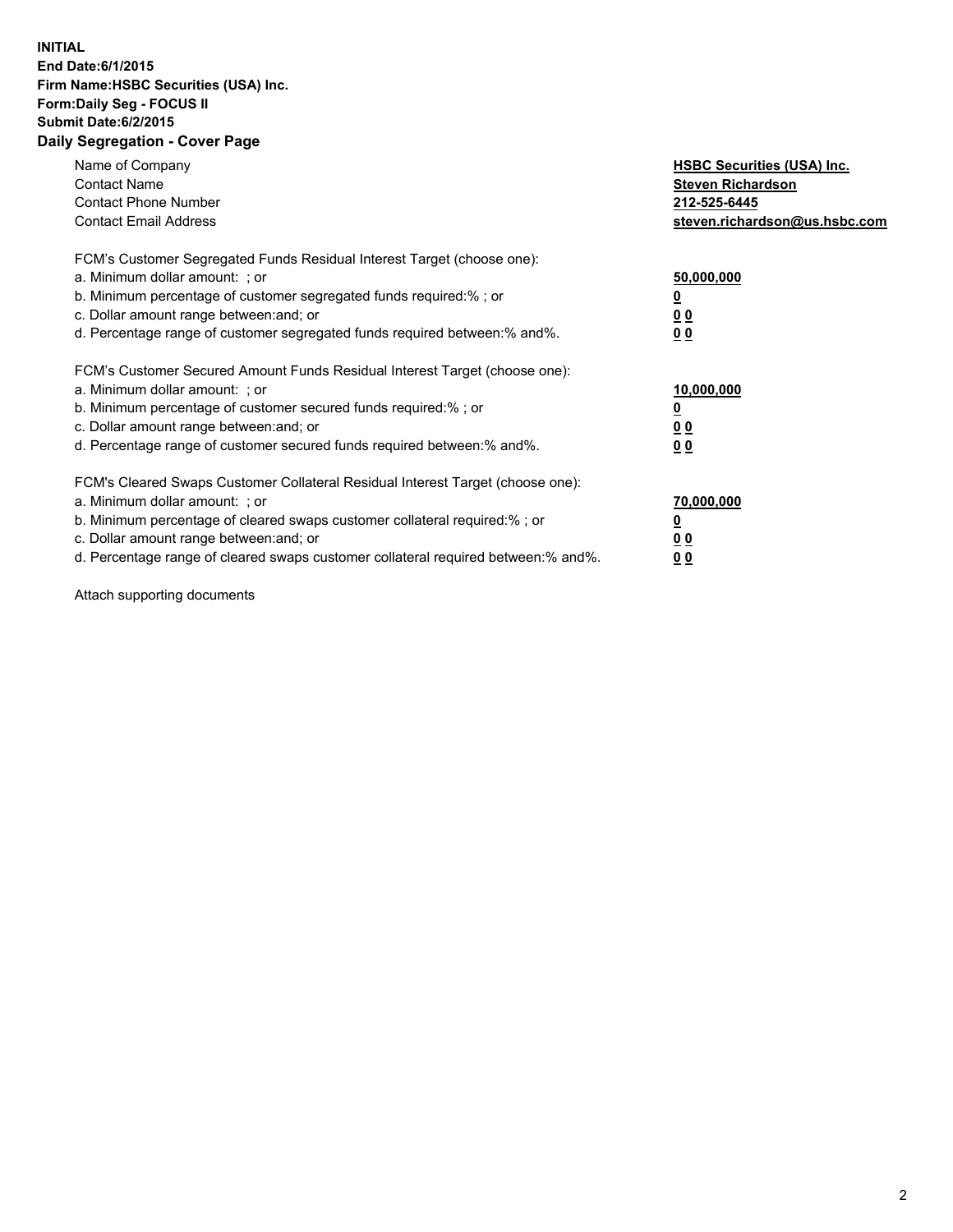**INITIAL End Date:6/1/2015 Firm Name:HSBC Securities (USA) Inc. Form:Daily Seg - FOCUS II Submit Date:6/2/2015 Daily Segregation - Secured Amounts** Foreign Futures and Foreign Options Secured Amounts Amount required to be set aside pursuant to law, rule or regulation of a foreign government or a rule of a self-regulatory organization authorized thereunder **0** [7305] 1. Net ledger balance - Foreign Futures and Foreign Option Trading - All Customers A. Cash **57,061,748** [7315] B. Securities (at market) **30,330,942** [7317] 2. Net unrealized profit (loss) in open futures contracts traded on a foreign board of trade **3,816,656** [7325] 3. Exchange traded options a. Market value of open option contracts purchased on a foreign board of trade **0** [7335] b. Market value of open contracts granted (sold) on a foreign board of trade **0** [7337] 4. Net equity (deficit) (add lines 1. 2. and 3.) **91,209,346** [7345] 5. Account liquidating to a deficit and account with a debit balances - gross amount **209,857** [7351] Less: amount offset by customer owned securities **-194,466** [7352] **15,391** [7354] 6. Amount required to be set aside as the secured amount - Net Liquidating Equity Method (add lines 4 and 5) **91,224,737** [7355] 7. Greater of amount required to be set aside pursuant to foreign jurisdiction (above) or line 6. **91,224,737** [7360] FUNDS DEPOSITED IN SEPARATE REGULATION 30.7 ACCOUNTS 1. Cash in banks A. Banks located in the United States **29,672,512** [7500] B. Other banks qualified under Regulation 30.7 **0** [7520] **29,672,512** [7530] 2. Securities A. In safekeeping with banks located in the United States **30,330,942** [7540] B. In safekeeping with other banks qualified under Regulation 30.7 **0** [7560] **30,330,942** [7570] 3. Equities with registered futures commission merchants A. Cash **0** [7580] B. Securities **0** [7590] C. Unrealized gain (loss) on open futures contracts **0** [7600] D. Value of long option contracts **0** [7610] E. Value of short option contracts **0** [7615] **0** [7620] 4. Amounts held by clearing organizations of foreign boards of trade A. Cash **0** [7640] B. Securities **0** [7650] C. Amount due to (from) clearing organization - daily variation **0** [7660] D. Value of long option contracts **0** [7670] E. Value of short option contracts **0** [7675] **0** [7680] 5. Amounts held by members of foreign boards of trade A. Cash **53,470,092** [7700] B. Securities **0** [7710] C. Unrealized gain (loss) on open futures contracts **3,816,656** [7720] D. Value of long option contracts **0** [7730] E. Value of short option contracts **0** [7735] **57,286,748** [7740] 6. Amounts with other depositories designated by a foreign board of trade **0** [7760] 7. Segregated funds on hand **0** [7765] 8. Total funds in separate section 30.7 accounts **117,290,202** [7770] 9. Excess (deficiency) Set Aside for Secured Amount (subtract line 7 Secured Statement Page 1 from Line 8) **26,065,465** [7380] 10. Management Target Amount for Excess funds in separate section 30.7 accounts **10,000,000** [7780] 11. Excess (deficiency) funds in separate 30.7 accounts over (under) Management Target **16,065,465** [7785]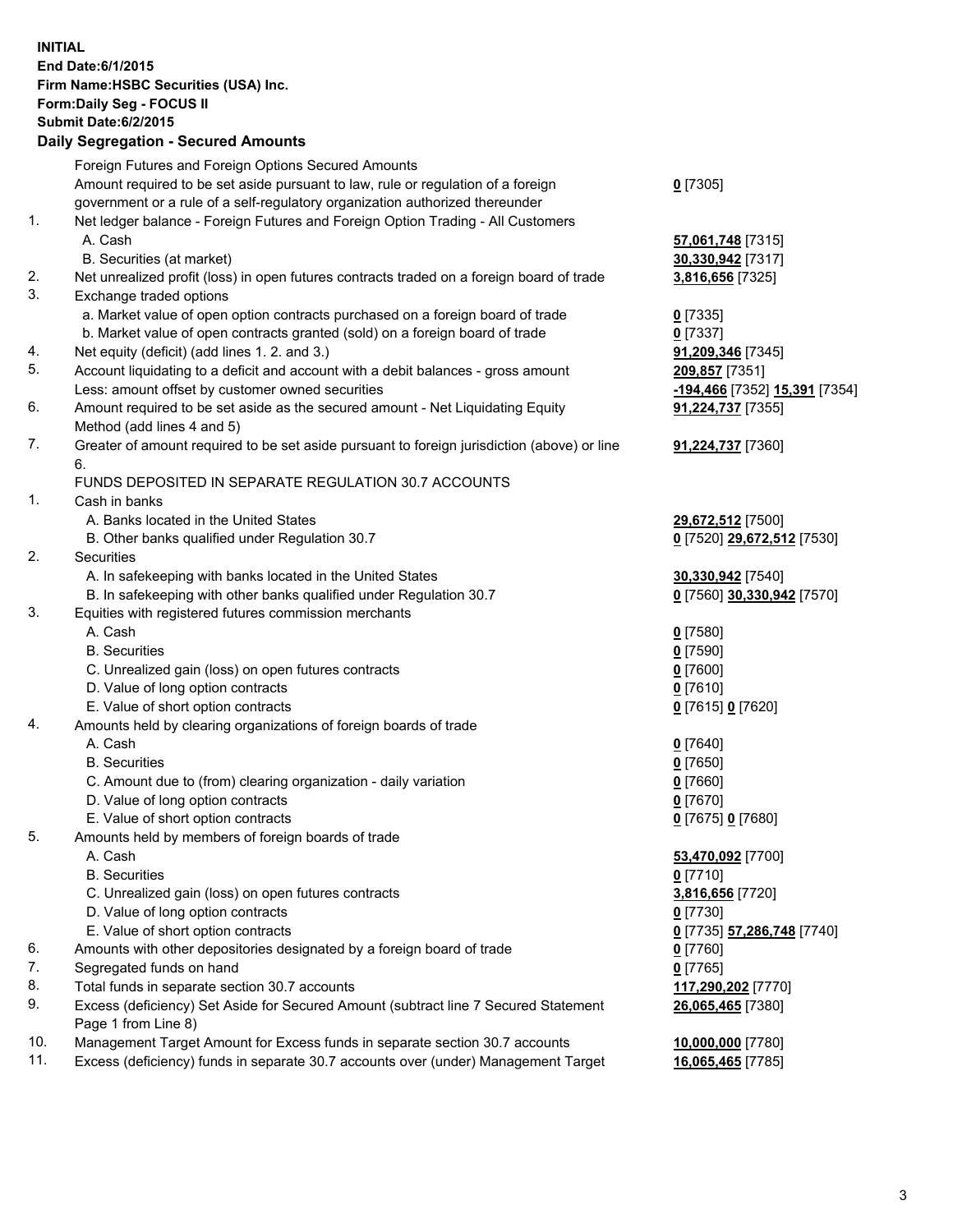| <b>INITIAL</b>                  | End Date: 6/1/2015<br>Firm Name: HSBC Securities (USA) Inc.<br>Form: Daily Seg - FOCUS II<br><b>Submit Date:6/2/2015</b><br>Daily Segregation - Segregation Statement<br>SEGREGATION REQUIREMENTS(Section 4d(2) of the CEAct)                                                                                              |                                                                                                    |
|---------------------------------|----------------------------------------------------------------------------------------------------------------------------------------------------------------------------------------------------------------------------------------------------------------------------------------------------------------------------|----------------------------------------------------------------------------------------------------|
| 1.                              | Net ledger balance<br>A. Cash                                                                                                                                                                                                                                                                                              | 45,777,782 [7010]                                                                                  |
| 2.<br>3.                        | B. Securities (at market)<br>Net unrealized profit (loss) in open futures contracts traded on a contract market<br>Exchange traded options                                                                                                                                                                                 | 642,116,987 [7020]<br>279,915,826 [7030]                                                           |
| 4.                              | A. Add market value of open option contracts purchased on a contract market<br>B. Deduct market value of open option contracts granted (sold) on a contract market<br>Net equity (deficit) (add lines 1, 2 and 3)                                                                                                          | 96,959,742 [7032]<br>-4,881,498 [7033]                                                             |
| 5.                              | Accounts liquidating to a deficit and accounts with<br>debit balances - gross amount                                                                                                                                                                                                                                       | 1,059,888,839 [7040]<br>7,635,851 [7045]                                                           |
| 6.                              | Less: amount offset by customer securities<br>Amount required to be segregated (add lines 4 and 5)<br>FUNDS IN SEGREGATED ACCOUNTS                                                                                                                                                                                         | -7,635,851 [7047] 0 [7050]<br>1,059,888,839 [7060]                                                 |
| 7.                              | Deposited in segregated funds bank accounts<br>A. Cash<br>B. Securities representing investments of customers' funds (at market)<br>C. Securities held for particular customers or option customers in lieu of cash (at<br>market)                                                                                         | 11,591,374 [7070]<br>$0$ [7080]<br>190,338,594 [7090]                                              |
| 8.                              | Margins on deposit with derivatives clearing organizations of contract markets<br>A. Cash<br>B. Securities representing investments of customers' funds (at market)<br>C. Securities held for particular customers or option customers in lieu of cash (at<br>market)                                                      | 244,896,285 [7100]<br>119,253,409 [7110]<br>451,778,394 [7120]                                     |
| 9.<br>10.                       | Net settlement from (to) derivatives clearing organizations of contract markets<br>Exchange traded options<br>A. Value of open long option contracts                                                                                                                                                                       | 17,772,684 [7130]<br>96,959,742 [7132]                                                             |
| 11.                             | B. Value of open short option contracts<br>Net equities with other FCMs<br>A. Net liquidating equity<br>B. Securities representing investments of customers' funds (at market)<br>C. Securities held for particular customers or option customers in lieu of cash (at<br>market)                                           | 4,881,498 [7133]<br>40,932,109 [7140]<br><u>0</u> [7160]<br>$0$ [7170]                             |
| 12.<br>13.<br>14.<br>15.<br>16. | Segregated funds on hand<br>Total amount in segregation (add lines 7 through 12)<br>Excess (deficiency) funds in segregation (subtract line 6 from line 13)<br>Management Target Amount for Excess funds in segregation<br>Excess (deficiency) funds in segregation over (under) Management Target Amount<br><b>Excess</b> | $0$ [7150]<br>1,168,641,093 [7180]<br>108,752,254 [7190]<br>50,000,000 [7194]<br>58,752,254 [7198] |